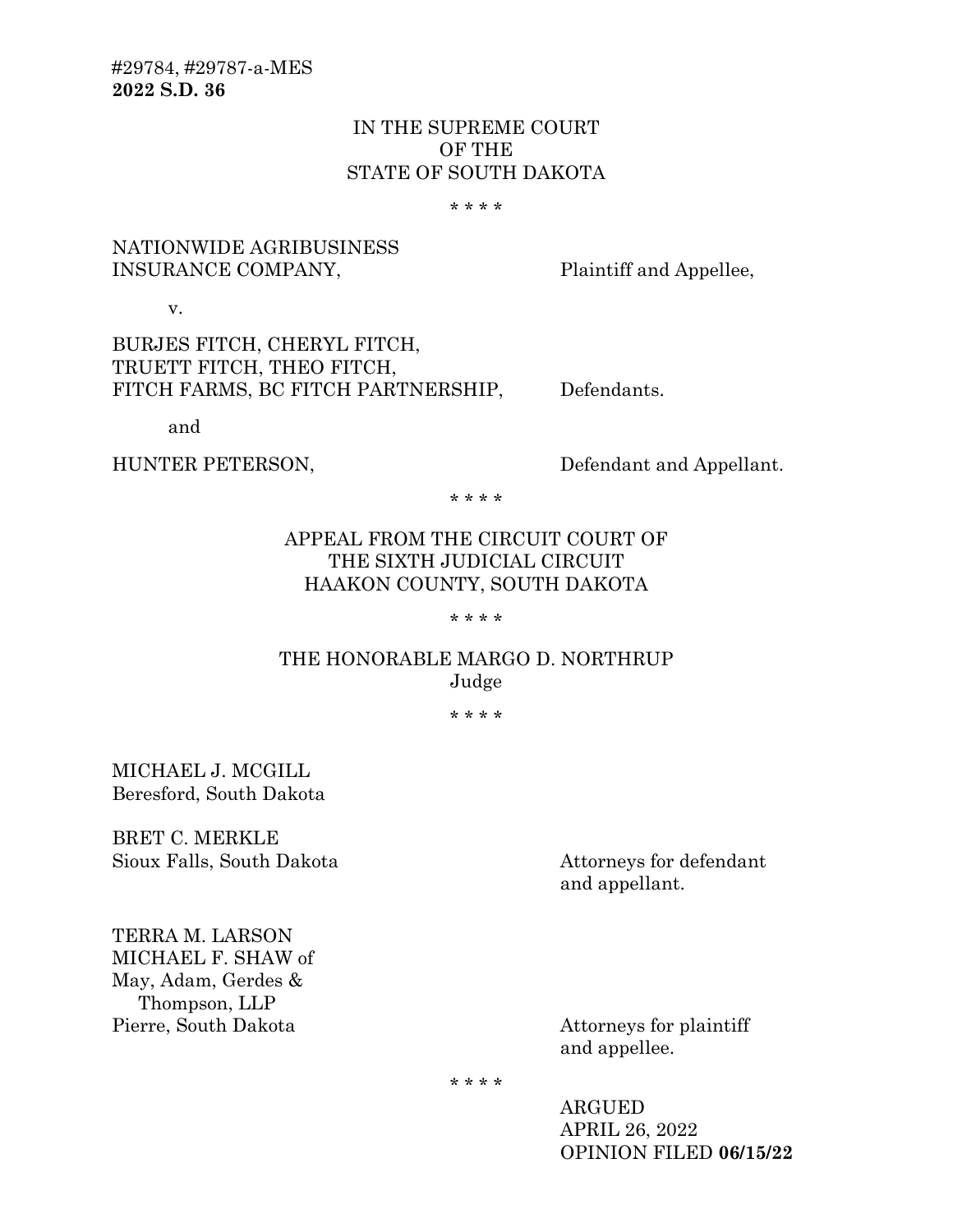#### SALTER, Justice

[¶1.] Nationwide Agribusiness Insurance Company (Nationwide) sought a declaratory judgment regarding its duty to indemnify and defend Burjes and Cheryl Fitch against a personal injury lawsuit stemming from an accident that occurred on their farm. Nationwide contends that it has no such duty under the terms of the Fitches' farm liability insurance policy. The circuit court granted Nationwide's motion for summary judgment, and the injured party has appealed, arguing that the insurance policy provides coverage for his claim against the Fitches. We affirm.

#### **Facts and Procedural History**

[¶2.] Burjes and Cheryl Fitch run a farm and cattle ranch in rural Haakon County. The operation is conducted with their two adult sons, Truett and Theo Fitch, and with the occasional assistance of their grandchildren. Nationwide issued a farm liability insurance policy (the Policy) for the Fitches' operation, which provided liability coverage for the Policy period of February 20, 2017 through February 20, 2018.

[¶3.] On August 13, 2017, Truett called his nephew Hunter Peterson, the grandson of Burjes and Cheryl, and asked if he was available to come to the farm and help spray weeds in one of the cattle pastures. Hunter, who was seventeen at the time, agreed to help and met Truett at the farm. Truett informed Hunter that he was to use a John Deere Gator utility-terrain vehicle equipped with a spray tank and hand wand, which would allow him to drive through the pasture and spray weeds while seated in the Gator. Truett showed Hunter how to operate the spray wand and identified the weeds he wanted Hunter to spray. Beyond this

-1-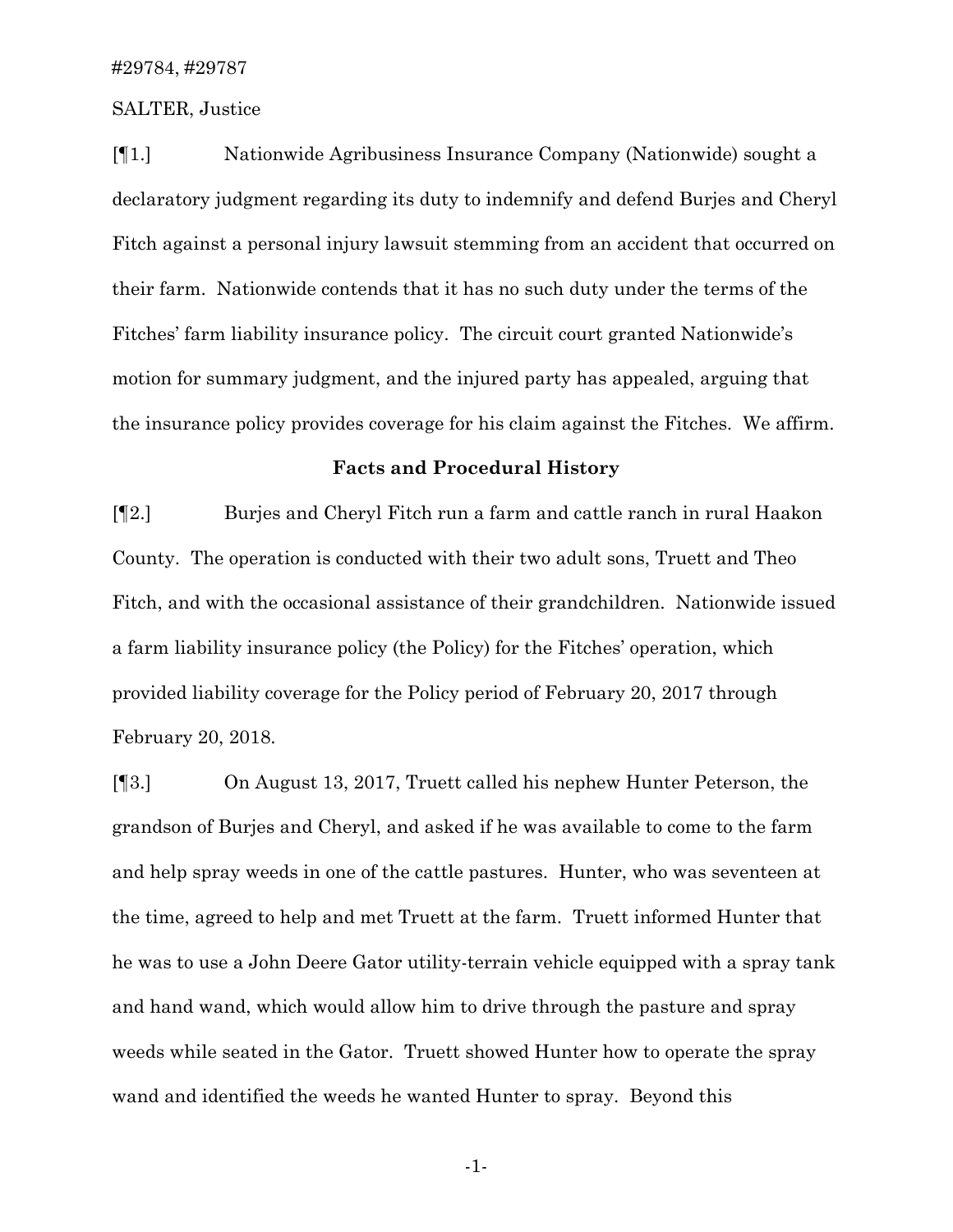information, however, Hunter claims Truett did not provide him with any additional training or direction.

[¶4.] The pasture in which Truett told Hunter to spray contained a creek with banks that Hunter described as "rugged, uneven terrain." At some point while spraying weeds along the creek, Hunter lost control of the Gator, which rolled over, trapping him underneath. The Gator pinned Hunter's legs to the ground rendering him unable to move or summon help. Hunter remained trapped for several hours before he was found. The accident resulted in permanent injuries to his legs.

[¶5.] On August 3, 2020, Hunter filed a personal injury action against Burjes, Cheryl, Truett, and Theo Fitch. The complaint also named as defendants two business entities owned by the Fitches—Fitch Farms and BC Fitch Limited Partnership—and alleged various negligence theories, including failing to train and supervise Hunter, failing to warn him of the uneven terrain, and failing to provide him with emergency communication equipment.

[¶6.] Nationwide initially engaged counsel for the Fitches and provided a defense, but it issued a reservation of rights letter detailing its conclusion that coverage for Hunter's injuries was excluded under the language of the Policy. Nationwide then commenced this declaratory judgment action to determine the extent of its obligation to defend or indemnify the Fitches.

[¶7.] Nationwide advanced three principal arguments in support of its denial of coverage. First, citing the Policy's broad definition of "employee," Nationwide claimed Hunter was an "employee" of the Fitches, a class of people whose claims are excluded under the Policy. Second, Nationwide also characterized

-2-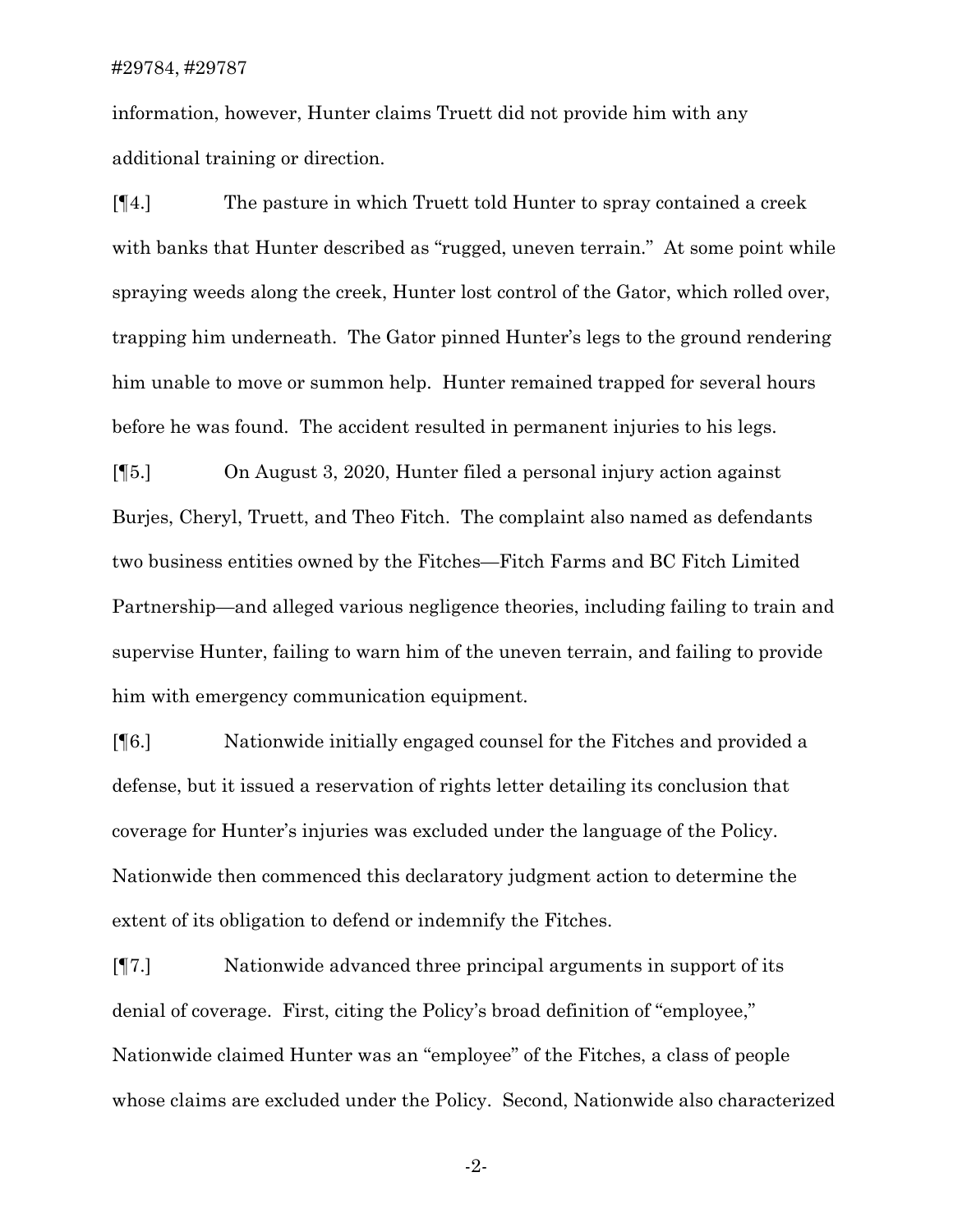Hunter as a "farm employee," a distinct designation that resulted in exclusion from medical payments coverage. Finally, Nationwide argued that Hunter was an "insured" and, therefore, unable to seek damages under the Policy's liability coverage. Hunter resisted Nationwide's arguments and asserted that even if the Policy excluded his claim against the Fitches, his injury could still be covered under a theory known as the concurrent cause doctrine.<sup>[1](#page-3-0)</sup>

[¶8.] The circuit court was not persuaded and granted summary judgment in favor of Nationwide. Although the court determined that there were disputed material facts regarding Hunter's status as an "employee," "farm employee," or "insured," the court relied upon its own reading of the Policy to conclude that the terms of an attached "Recreational Vehicle Liability Coverage Endorsement" (the Recreational Vehicle Endorsement) operated to exclude coverage for the Gator when it is "used for farming purposes."[2](#page-3-1) The court also declined to apply the concurrent cause doctrine, reasoning that the negligence claims, ostensibly covered under the Policy, could not be separated from the exclusion eliminating coverage for incidents involving the use of the Gator for farming purposes.

[¶9.] Hunter appeals, acknowledging the use of the Gator is excluded under the Policy but challenging the circuit court's decision to not apply the concurrent

<span id="page-3-0"></span><sup>1.</sup> As explained more fully below, the concurrent cause doctrine may permit insurance coverage, notwithstanding a valid exclusion, where the loss, or part of it, is also attributable to a covered peril.

<span id="page-3-1"></span><sup>2.</sup> The Gator was listed on the Policy's schedule of recreational vehicles, and the parties have not litigated the question whether the Gator was, in fact, a recreational vehicle, either before the circuit court or on appeal. We make no separate determination in this regard.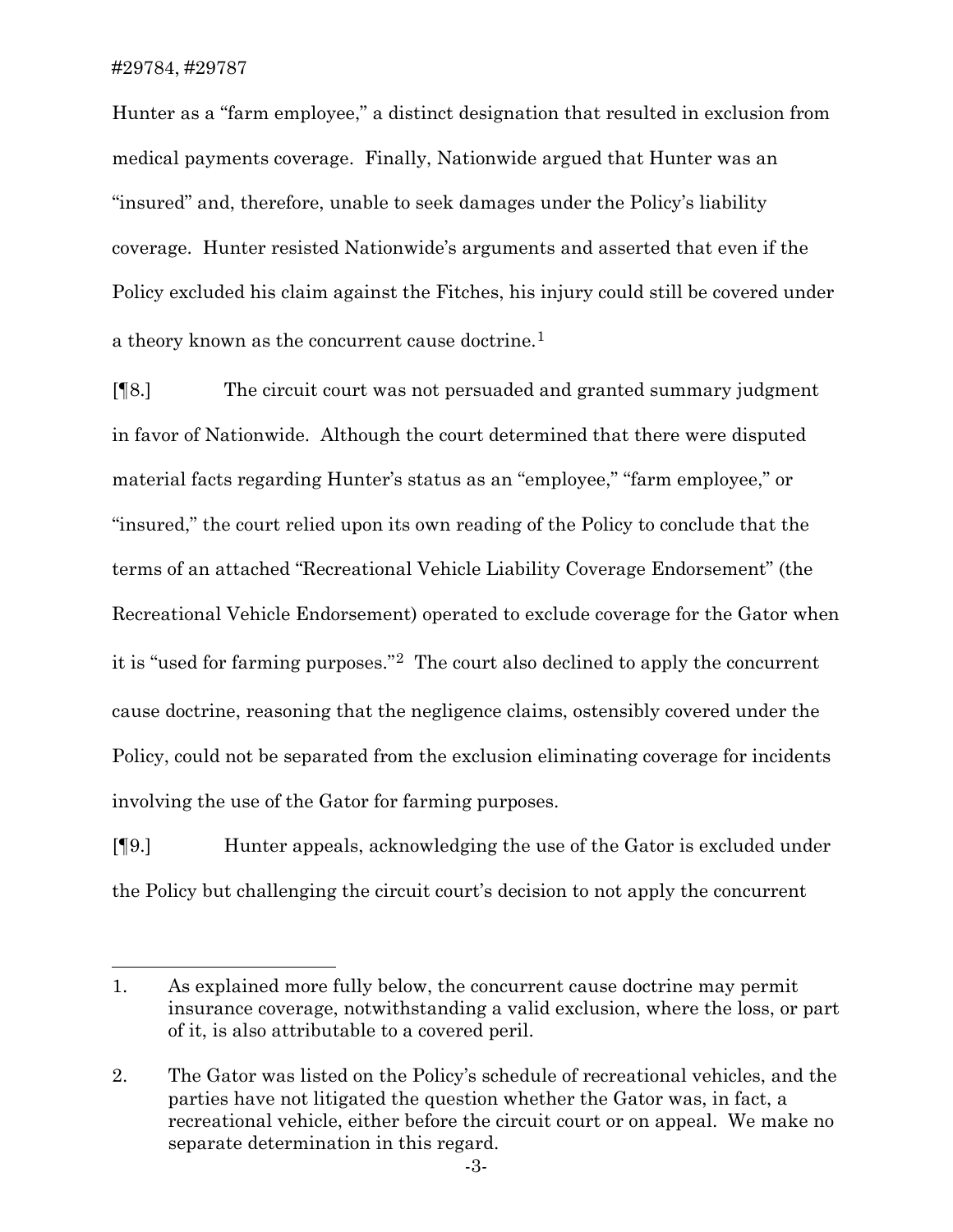cause doctrine. Though they opposed Nationwide's efforts to deny coverage before the circuit court, the Fitches have not participated in this appeal.[3](#page-4-0)

## **Standard of Review**

[¶10.] We review the grant or denial of a motion for summary judgment de novo. *N. Star Mut. Ins. v. Korzan*, 2015 S.D. 97, ¶ 12, 873 N.W.2d 57, 61. "Summary judgment is appropriate 'if the pleadings, depositions, answers to interrogatories, and admissions on file, together with the affidavits, if any, show that there is no genuine issue as to any material fact and that the moving party is entitled to a judgment as a matter of law." *Id.* (quoting SDCL 15-6-56(c)).

[¶11.] "Insurance contract interpretation is [also] a question of law, reviewable de novo." *Id.* ¶ 13, 873 N.W.2d at 61 (quoting *Ass Kickin Ranch, LLC v. N. Star Mut. Ins. Co.*, 2012 S.D. 73, ¶ 7, 822 N.W.2d 724, 726). "[T]he issue of whether the duty to defend or indemnify exists under a policy is particularly amenable to summary judgment." *Grovenburg v. Homestead Ins. Co.*, 183 F.3d 883, 885 (8th Cir. 1999) (citation omitted).

## **Analysis and Decision**

[¶12.] As a legal backdrop for our discussion, we offer some basic and germane principles of insurance law. An insurance company has a duty to defend "if it is clear or arguably appears from the face of the pleadings in the action against the insured that the alleged claim, if true, falls within policy coverage." *Hawkeye-*

<span id="page-4-0"></span><sup>3.</sup> Nationwide sought review of the circuit court's determination that there were disputed issues of material fact surrounding Hunter's status as an "employee" or "farm employee." Given our disposition of the principal issue relating to the concurrent cause doctrine, however, it is unnecessary to reach the notice of review issues.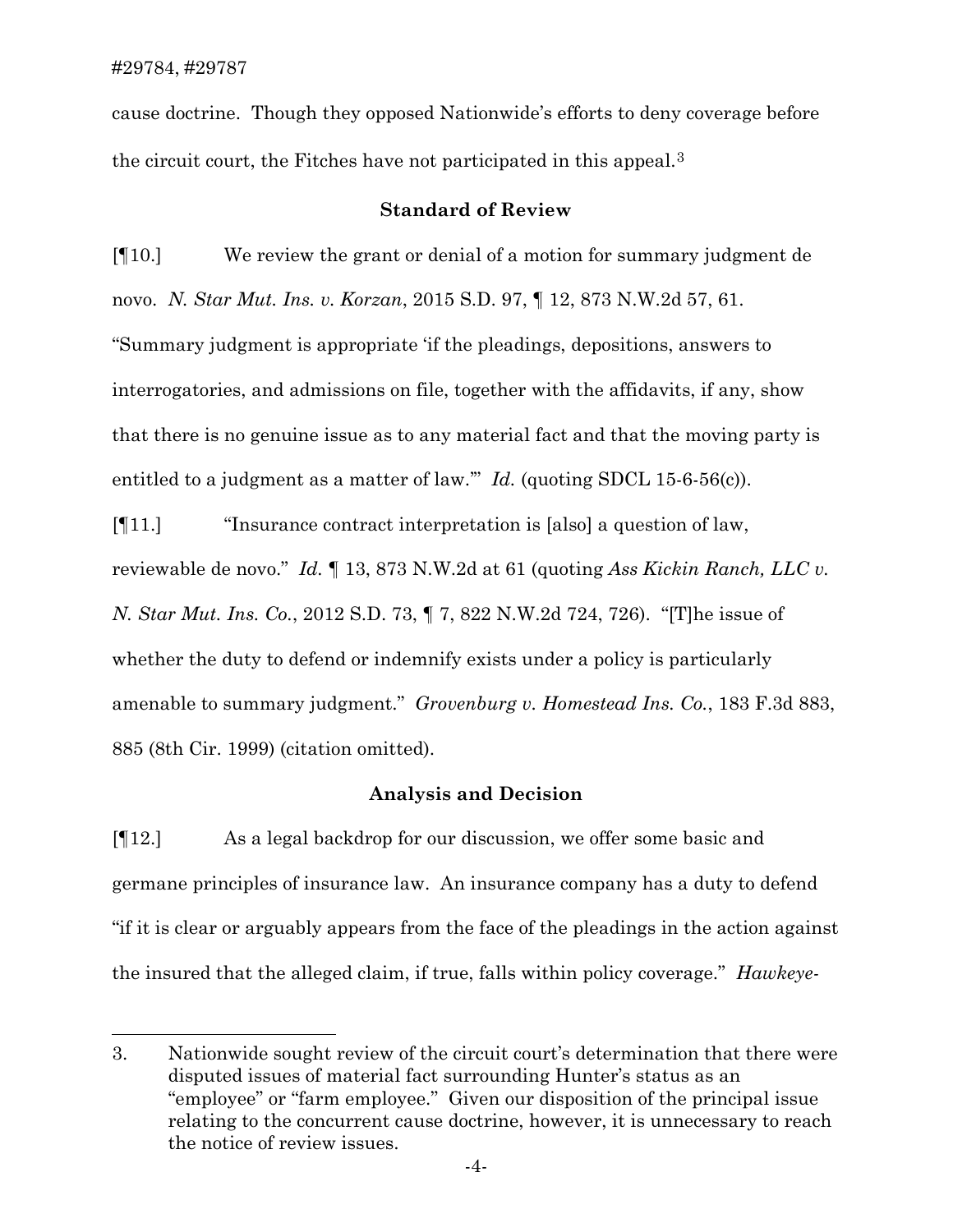*Security Ins. Co. v. Clifford*, 366 N.W.2d 489, 491 (S.D. 1985). In order to avoid a duty to defend, the insurer "must show the claim *clearly* falls outside of policy coverage." *Lowery Constr. & Concrete, LLC v. Owners Ins. Co.*, 2017 S.D. 53, ¶ 8, 901 N.W.2d 481, 484. Although not directly implicated by the issues presented here, our cases recognize that the duty to defend is independent and far broader than the duty to indemnify judgments or settlements. *N. Star Mut. Ins. Co. v. Kneen*, 484 N.W.2d 908, 912 (S.D. 1992).

## *Concurrent Cause Doctrine*

[¶13.] The parties agree that coverage for Hunter's injury is excluded under the provisions of the Recreational Vehicle Endorsement. *See Korzan*, 2015 S.D. 97, ¶ 26, 873 N.W.2d at 64 (citation omitted) ("Endorsements or riders on a policy become a part of the policy and must be construed with it."). The Recreational Vehicle Endorsement states that "[t]his insurance, including any duty we have to defend 'suits', does not apply to any 'recreational vehicle': . . . [w]hile being used for any 'business' or 'farming' purposes[.]"[4](#page-5-0)

[¶14.] Notwithstanding this exclusion, Hunter claims that his injury was the result of two independent and discernable causes—one a covered peril and the other not. Hunter concedes that at least a portion of his injury was the result of his use of the recreational vehicle and, therefore, excluded. However, he also contends that his injury was caused in part by the Fitches' negligence. Invoking what is commonly referred to as the concurrent cause doctrine, Hunter argues his claims against the Fitches should be covered by the Policy.

<span id="page-5-0"></span><sup>4.</sup> It is undisputed that Hunter was using the Gator for "'farming' purposes[.]"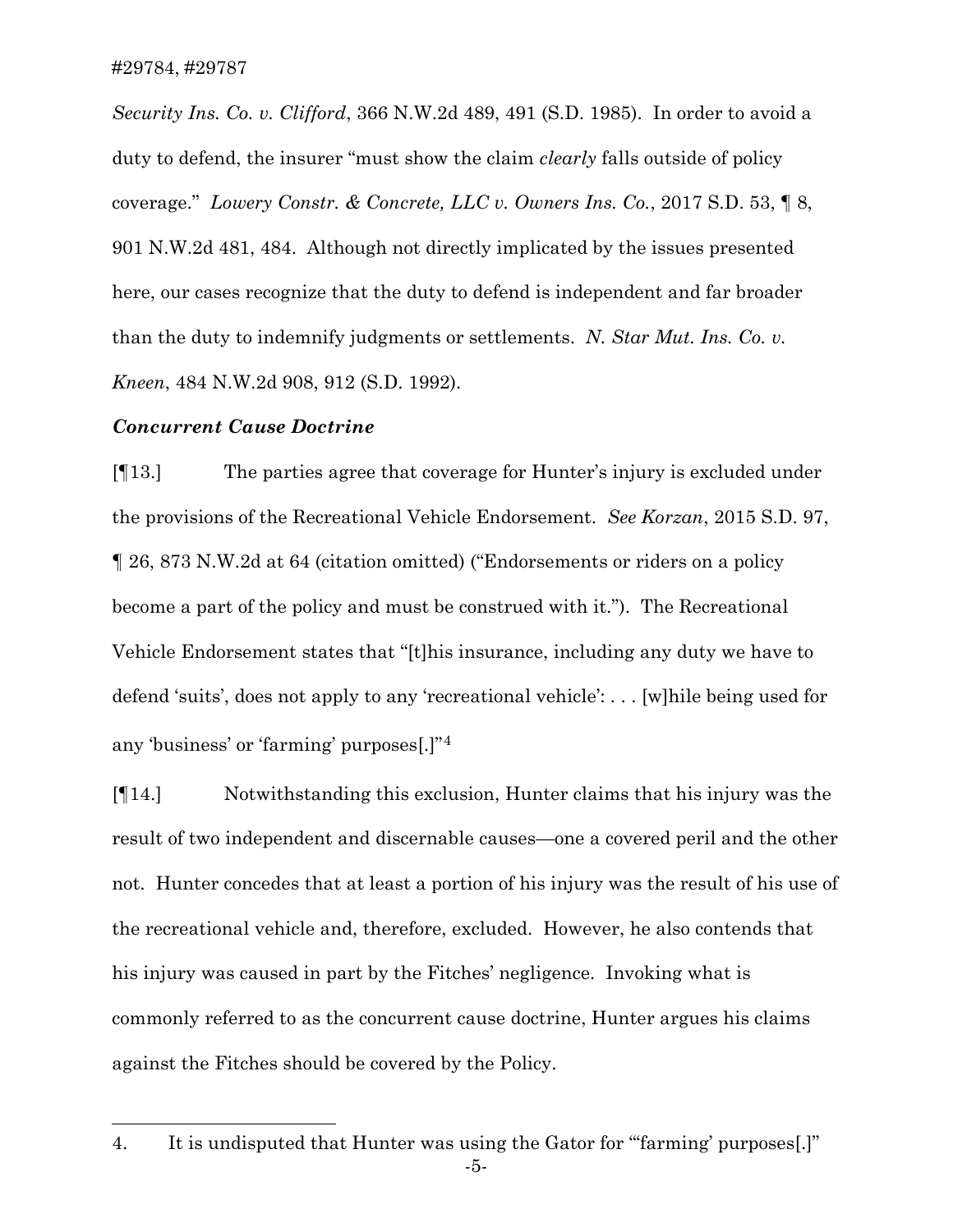### #29784, #29787

[¶15.] Although courts differ in their precise formulations, the concurrent cause doctrine describes a theory used to obtain insurance coverage "where an injury was proximately caused by two events—even if one of these events was subject to an exclusion clause—if the differing allegations of causation are independent and distinct." *Am. Fam. Mut. Ins. Co. v. Parnell*, 478 S.W.3d 489, 492 (Mo. Ct. App. 2015) (internal quotations omitted). Where it applies, the rule generally states that "coverage should be permitted whenever two or more causes do appreciably contribute to the loss and at least one of the causes is a risk which is covered under the terms of the policy." 7 Couch on Ins. (3d ed.) § 101:55; *cf. Dallas Nat'l Ins. Co. v. Calitex Corp.*, 458 S.W.3d 210, 222 (Tex. App. 2015) ("Under the doctrine of concurrent causes, when covered and non-covered perils combine to create a loss, the insured is entitled to recover that portion of the damage caused solely by the covered peril.").<sup>[5](#page-6-0)</sup>

<span id="page-6-0"></span><sup>5.</sup> The concurrent cause doctrine is distinct from a related rule known as the "efficient proximate cause doctrine," which contemplates a sequence of causal events rather than two independent causes occurring at once. A leading treatise on insurance describes the efficient proximate cause doctrine in the following terms:

The efficient proximate cause rule permits recovery under the insurance policy for a loss caused by a combination of a covered risk and an excluded risk only if the covered risk was the efficient proximate cause of the loss. The efficient proximate cause of the loss is the one that sets the other causes in motion that, in an unbroken sequence, produced the result for which recovery is sought.

<sup>7</sup> Couch on Ins. (3d ed.) § 101:55 (footnote omitted). *See also Cain v. Fortis Ins. Co.*, 2005 S.D. 39, ¶ 25, 694 N.W.2d 709, 714 (discussing the efficient proximate cause doctrine). The parties have not asserted that the efficient proximate cause doctrine is implicated here, which is generally reserved for application to first-party coverage. *See* 7 Couch on Ins. (3d ed.) § 101:56.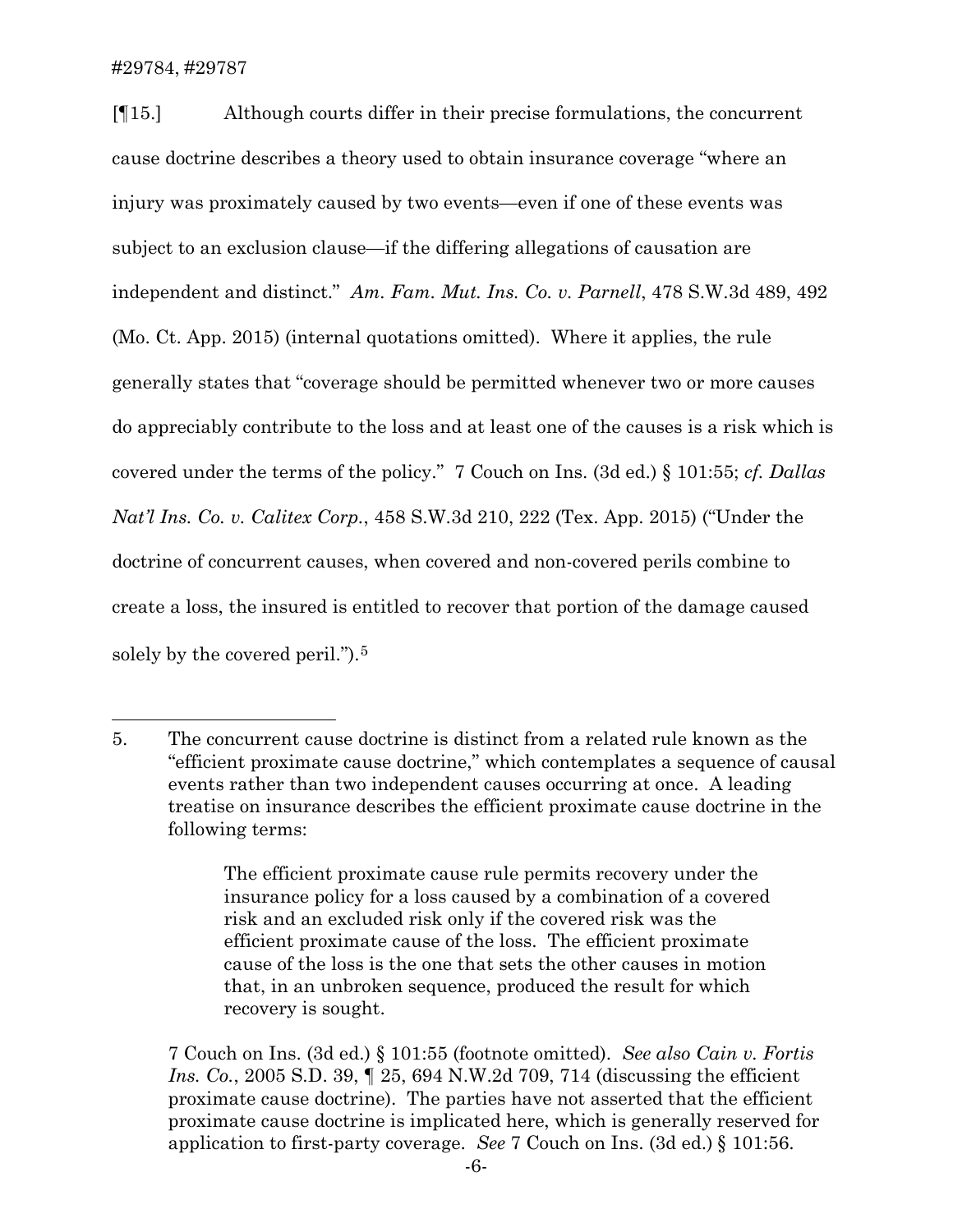#29784, #29787

[¶16.] Though we have stopped short of expressly adopting the concurrent cause doctrine, we have discussed its operation in previous cases. *See, e.g.*, *Lummel v. Nat'l Fire Ins. Co. of Hartford, Conn.*, 50 S.D. 502, 210 N.W. 739, 742 (1926); *Korzan*, 2015 S.D. 97, ¶¶ 18–19, 873 N.W.2d at 62. Most notably, in *Korzan*, we explained that coverage is available under the doctrine only where the insured peril can be isolated and determined to be an independent cause of the loss. 2015 S.D. 97, ¶¶ 16–17, 873 N.W.2d at 62. Where, however, the concurrent acts are not distinct from each other, but rather are "inextricably intertwined[,]" the concurrent cause doctrine will not assist a claimant. *Id.* ¶ 19, 873 N.W.2d at 63.

[¶17.] We further noted in *Korzan* that a court "may consider theoretical possibilities to explain how the accident could have occurred without [the excluded peril] in determining whether to apply the divisible, concurrent-cause doctrine. But if those possibilities are too remote, the doctrine will not be applied." *Id.* (quoting *Midwest Family Mut. Ins. Co. v. Schmitt*, 651 N.W.2d 843, 849 (Minn. Ct. App.

 $(2002)$ ).<sup>[6](#page-7-0)</sup>

[¶18.] A decision by the Supreme Court of Vermont animates these principles under factual circumstances similar to those present here. *See Mailhiot v. Nationwide Mut. Fire Ins. Co.*, 740 A.2d 360 (Vt. 1999). In *Mailhiot*, a thirteenyear-old boy was injured in an all-terrain vehicle (ATV) driven by his friend and

<span id="page-7-0"></span><sup>6.</sup> Some jurisdictions also enforce "anti-concurrent cause provisions" in insurance policies, which preclude coverage even when the loss is caused in part by an insured peril. *See* Dale Joseph Gilsinger, Annotation, *Validity, Construction, and Application of Anticoncurrent Causation (ACC) Clauses in Insurance Policies*, 37 A.L.R. 6th 657 (2008). Here, however, Nationwide has not identified an anti-concurrent cause provision in the Policy.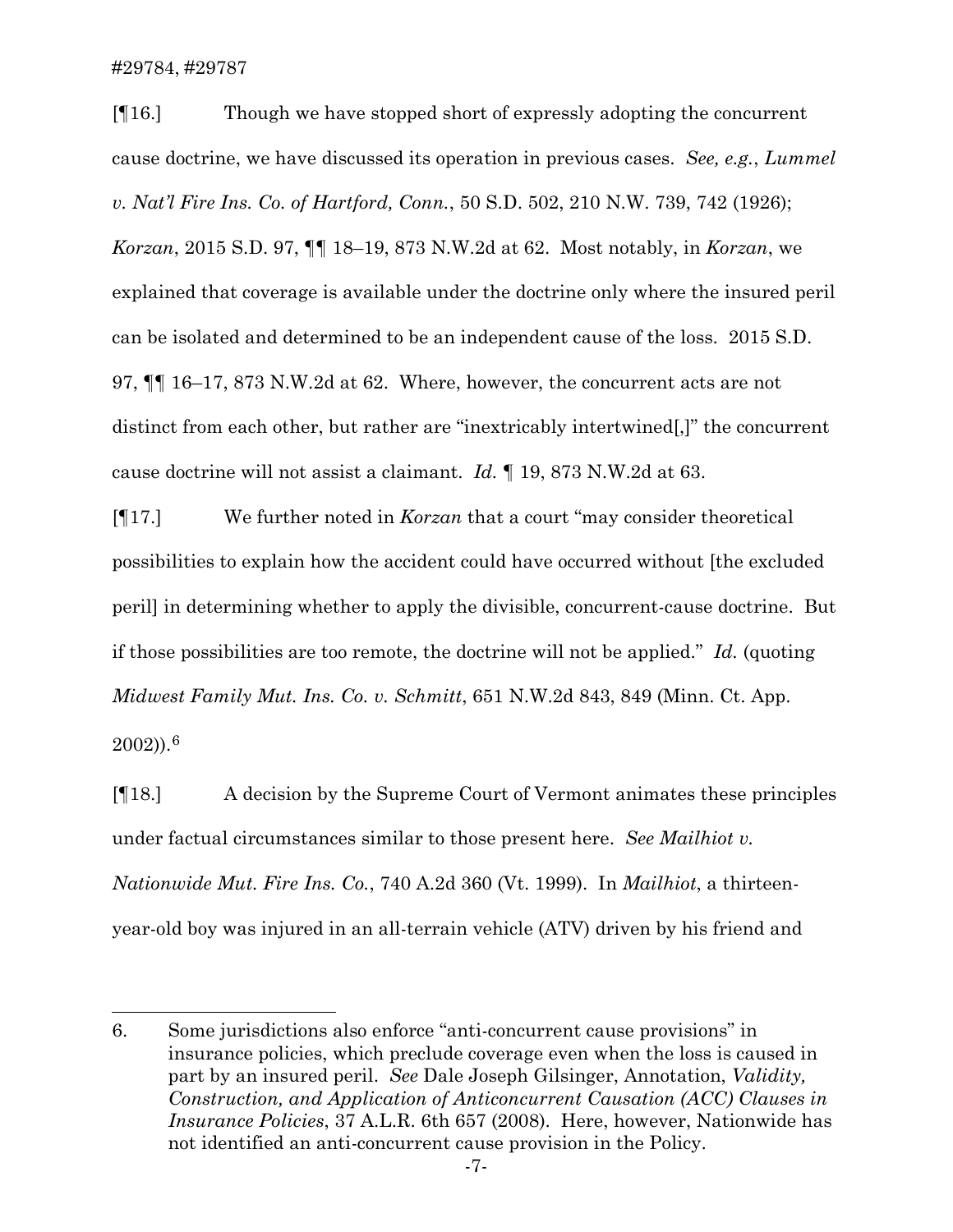### #29784, #29787

owned by the friend's parents. *Id.* at 361. The injured boy's parents sued the friend's parents, who settled by assigning their rights under their homeowner's insurance policy to the plaintiffs. *Id.*

[¶19.] The homeowner's policy contained a coverage exclusion for "bodily injury or property damage arising out of the ownership, maintenance, or use of . . . a motor vehicle owned or operated by, or rented or loaned to an insured." *Id.* However, the plaintiffs claimed their son's injuries "were the result of two distinct causes: [the friend's] negligence in operating the motor vehicle (a risk . . . clearly excluded under the policy) and his parents' negligence in failing to adequately supervise the two children while they played." *Id.* After examining rules similar to those we have set out above, the court held the concurrent cause doctrine was inapplicable because "there is no way to separate the . . . alleged negligence in supervising [the boys] from the vehicle-related conduct because the ATV was the only possible object of their negligence." *Id.* at 362. The court concluded that "[i]t is impossible to separate the excluded conduct from any included conduct; therefore, the two causes are not independent of one another and cannot be said to be concurrent." *Id.* at 363.

[¶20.] The same is true here, and we conclude that even if we were to adopt the concurrent cause doctrine, it would not apply because the alleged acts of independent negligence by the Fitches are part and parcel of Hunter's use of the Gator. The two are, in the words of *Korzan*, "inextricably intertwined[.]" *See* 2015 S.D. 97, ¶ 19, 873 N.W.2d at 63. Indeed, we cannot conceive of even a theoretical possibility that Hunter's injuries could have occurred without his use of the Gator—

-8-